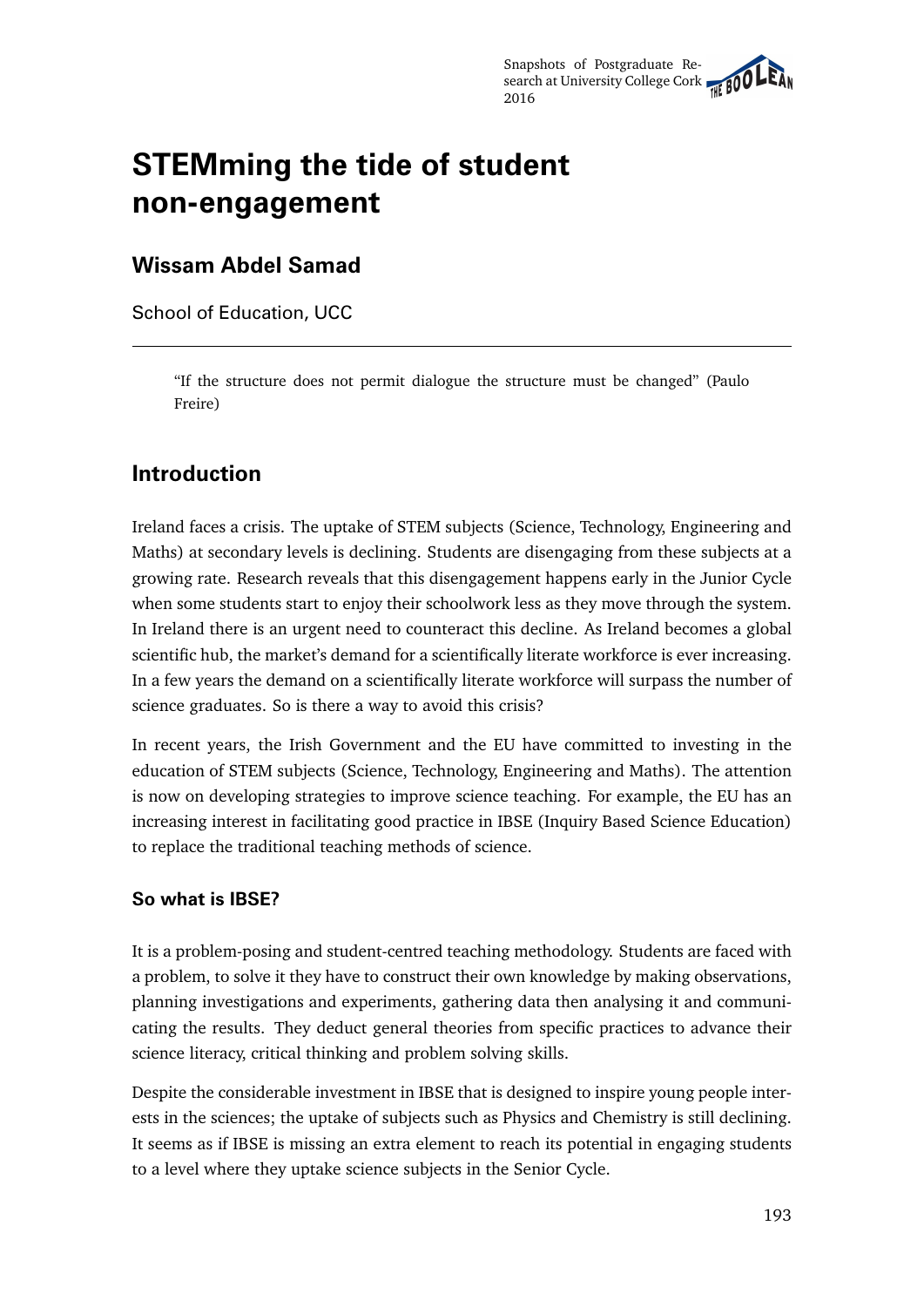### **Where are we going wrong?**

To find out we *must* start to critically question the political and economic implications of the STEM education and its role in engaging students effectively and find alternatives. This is where my research comes in.

# **Research aim**

Research found that culturally insensitive curricula have served to legitimize discrimination towards racialised, classed and gendered students by preventing them from enjoying full and active democratic citizenship and engagement.

This research focuses on the S in STEM. The main aim of this research is to develop a "Critical Inquiry Based Science Education" (CIBSE) curriculum by adding elements of Critical Theory to IBSE to stem the tide of student non-engagement. It questions the dominant discourse of STEM education. A Critical IBSE curriculum is a culturally sensitive curriculum that is relevant to students' social lives. The cultural relevance is the degree to which the curriculum content and classroom experience speak to a student's social self-identity (e.g. race, class, gender, sexuality and ability) through a problem-posing methodology that focuses on using real-world and locally meaningful situations. This research argues that a culturally relevant IBSE approach increases the students' effective engagement and subsequently will have a positive influence not only on science subject uptake at secondary level but also on democratic citizenship.

This study aims to explore the effectiveness of CIBSE on increasing students' engagement in STEM subjects and subsequently on STEM subject uptake, advance the teachers' practical skills to implement CIBSE effectively and relate science education to teaching for citizenship and moral development. It will also study the effect of a culturally relevant science curriculum on students' engagement

But the question remains; does the integration of CIBSE curriculum into Junior Cycle respond to the contemporary need in Ireland for both a scientifically literate workforce and a fair and equal society for young people?

# **Critical theory**

To be able to understand what a CIBSE curriculum is, one ought to start by defining Critical Theory. Critical Theory is a theory that aims to 'humanise' students by treating them as 'subjects' who have the ability to change their circumstances rather than just objects who are made to follow orders. It is a framework of belief systems that directly engages members of culturally diverse groups with a focus on social justice issues. This approach includes the perspectives of the participants (the students and the teacher) and the structures within which their interactions take place (the school and the classroom). It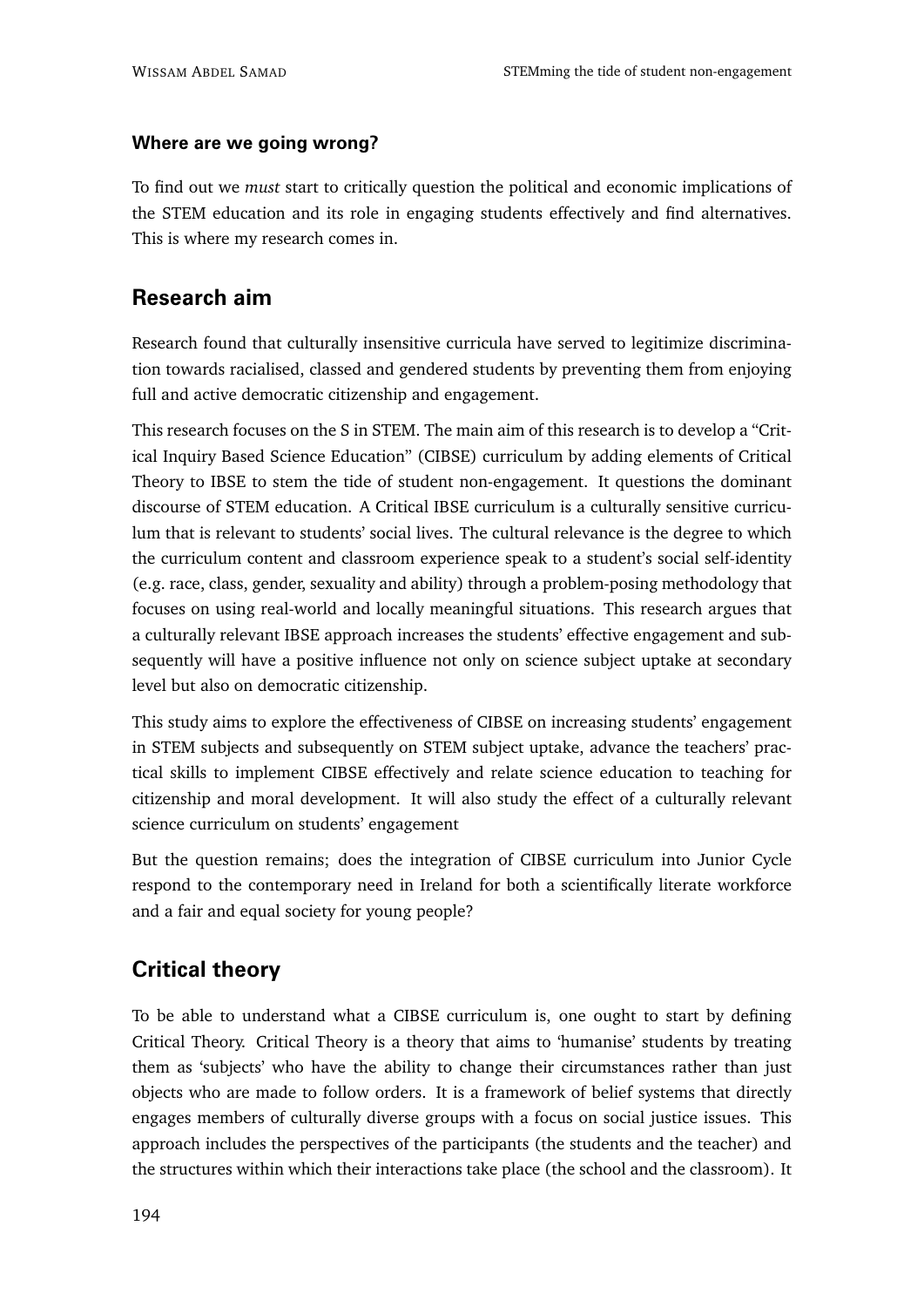aims to improve the students' social awareness about issues of recognition, representation, and power relationships. It focuses on dialogue to interrogate dominant views and what is accepted as 'common sense'.

# **Rationale**

Recent rapid changes in the world economy have highlighted the need for a workforce that is scientifically literate. However, there is a steady decline in the proportion of young people taking science subjects within upper secondary education. Traditional didactic learning remains dominant in our education system. Research found that science take-up tends to be higher in schools which emphasise practical work and students' participation in classroom activity. Active learning is currently being promoted in the new reforms to the Junior and Senior Cycle. The European Commission regards pedagogical practices based on inquiry-based methods as more effective for the teaching and learning of science. It has identified gaps in knowledge related to the necessary pedagogical skills needed by science teachers to promote teaching and learning environments for IBSE and to implement it in their classrooms more effectively. This research aims to bridge this gap by providing in-depth evidence of the processes and skills needed for a more effective implementation of IBSE.

Research suggests that didactic practices limit the students' effective engagement in the learning process. The disengagement of students has subsequent societal costs tending to reproduce social inequalities between middle and working class students. Crucially however, my study also suggests that the current trend towards IBSE is in danger of underestimating the complex factors involved in enhancing student engagement, citizenship and participation. However, by developing a Critical IBSE curriculum, this research study provides a concrete way of offering lower-income and disaffected students a greater opportunity to shape the discourse of science and reflect on its social, economic and political priorities, rather than solely introduce them to basic scientific concepts and methods.

# **Objectives**

This research argues that engaging students in creating their own culturally reflective Inquiry Based Science Education curriculum (CIBSE) increases their engagement and subsequently their uptake of science subjects at secondary level. Together the students and I (researcher/teacher), identify and co-investigate scientific themes that are relevant to the students' own culture. This approach not only develops scientific literacy but also equips students with critical thinking skills and a sensitivity to issues of social justice.

The key objectives of this research are to explore the current levels of students' engagement in STEM subjects, incorporate students' social realities into the co-creation of a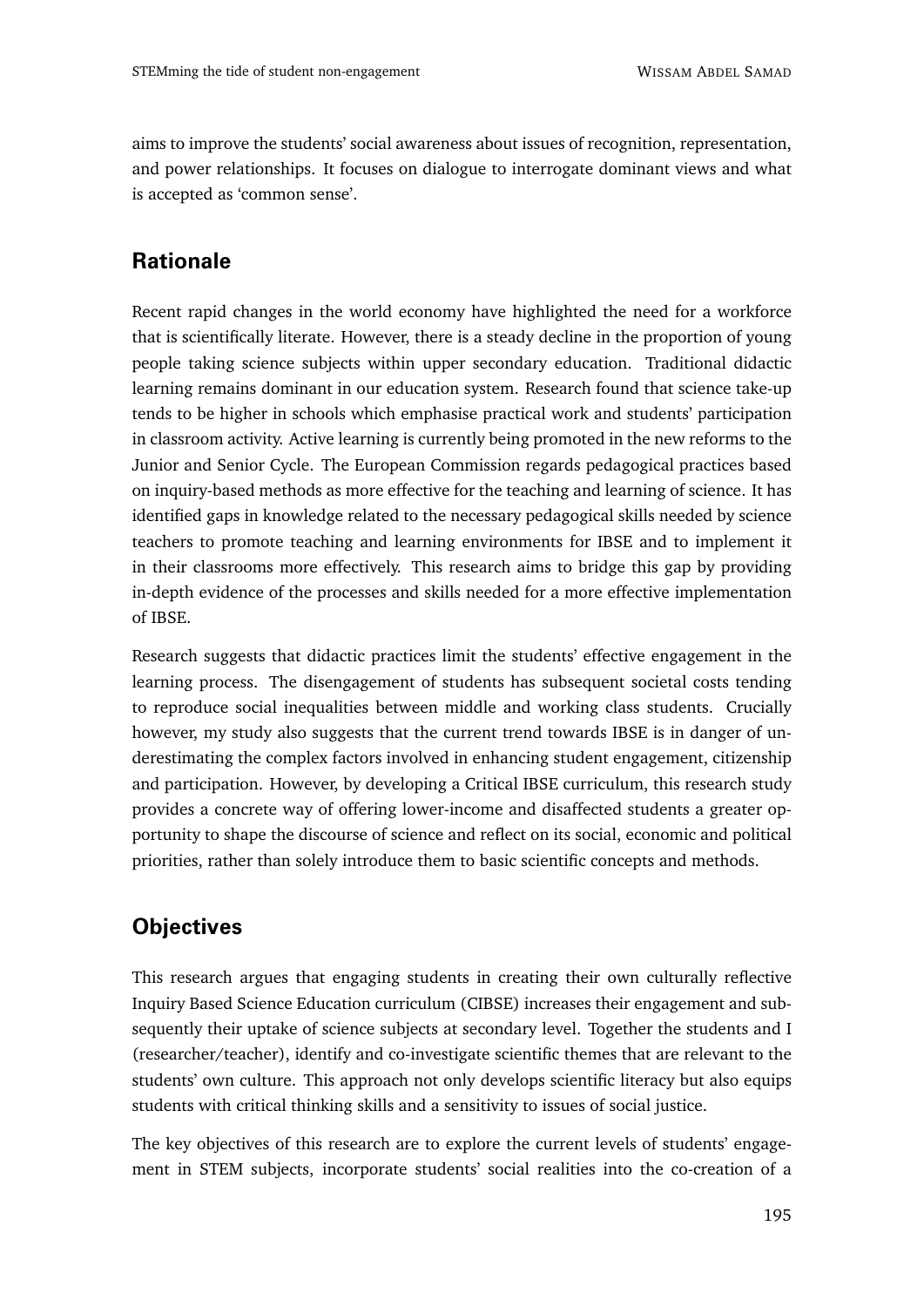science curriculum and deploy it and to explore how the new curriculum opens up opportunities for meaningful student engagement and enhanced science literacy. This study assesses the students' emerging skills of enhanced science literacy, critical thinking and democratic citizenship and their effect on meaningful engagement and devises effective and meaningful strategies for science teachers to confidently deploy an innovative, creative, and culturally-relevant CIBSE curriculum which simultaneously addresses science literacy and social justice related issues. The final objective is to create guidelines for a better understanding of inclusionary practice and social diversity through 'science learning'

# **Methodology**

I, the researcher who is also a qualified science teacher, will co-investigate and co-develop a CIBSE curriculum with a group of Transition Year students. It is a science curriculum that is owned by the students rather than being imposed on them by the teacher. It deals with scientific themes that are relevant to the students' own culture, gender, class, sexuality, ethnicity and ability. This curriculum challenges dominant social views about the teaching and learning of science as 'objective' and 'neutral' knowledge and locates it in its wider political and economic context towards a more inclusive and socially aware classroom. It explores how students are empowered (or disempowered) by science education. It is a methodology where both teachers and students inquire, learn and teach interchangeably; they advance through mutual dialogue towards becoming critical, scientifically literate and democratic citizens. Even though this research encourages students' autonomy in setting up the curriculum, the teacher's role is crucial in guiding this process.

This methodology will argue that an apolitical approach to science education is in itself a political act in which educators are consciously or unconsciously involved in serving the interests of the 'dominant group'. For example an uncritical science teacher could play a key role in justifying an exploitive economic and political system, ignore the scientific contribution of non-Western scientific traditions and attribute people's hindered achievements to biological or geographical factors. Hence, an uncritical teaching and learning of science, as currently practiced, inevitably engages the teacher and learner in maintaining structural social injustices. The process of co-creating a CIBSE curriculum with the students through dialogue insures the representation of both the dominant and marginalised views to empower and engage both groups.

The choice of the Transition Year cohort as research participants is justified by the following:

 $\Box$  CIBSE is closely related to modular development in Transition Year. CIBSE gives the students a greater opportunity to shape the discourse of science and reflect on its social, economic and political priorities, rather than solely introduce them to basic scientific concepts and methods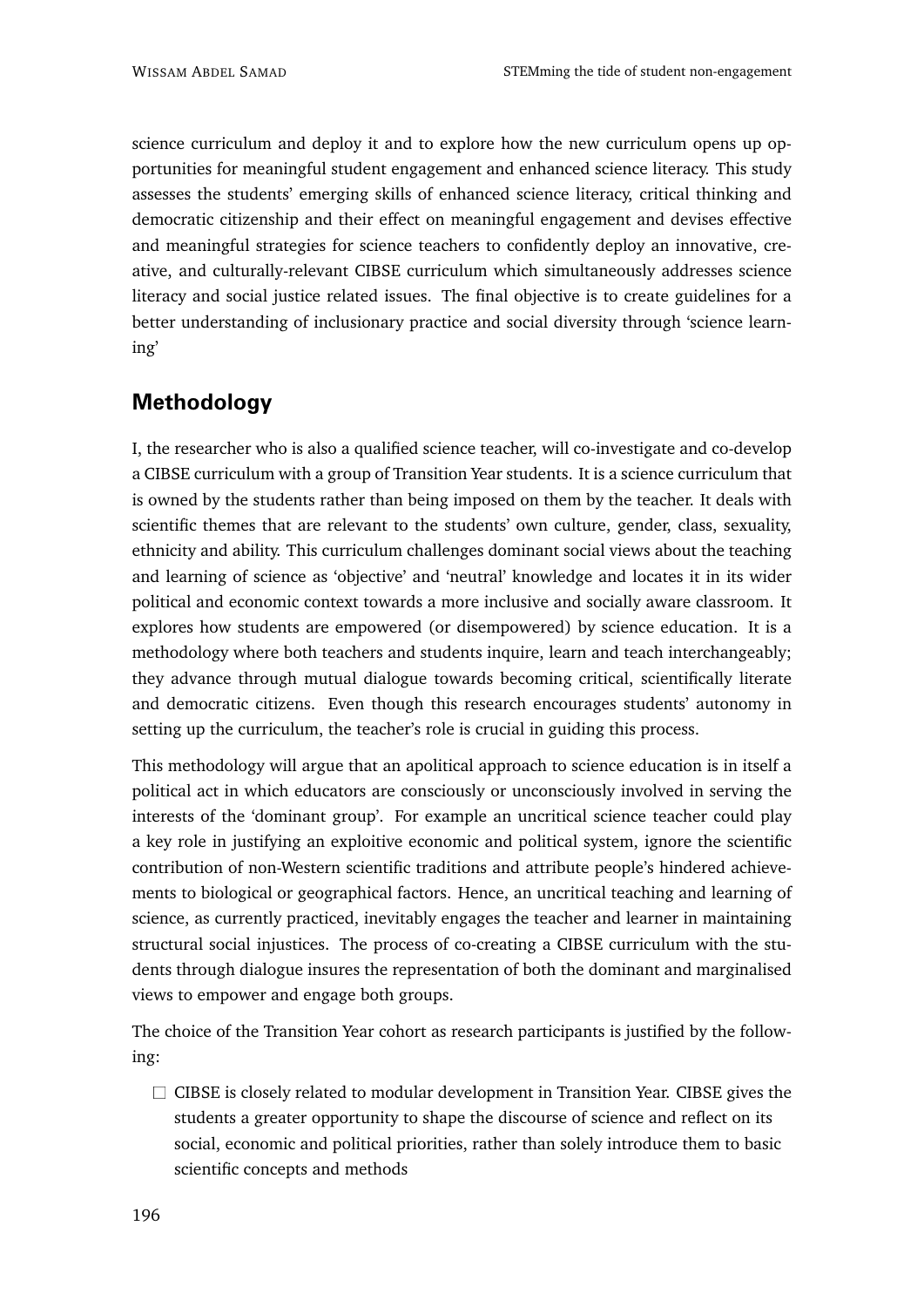- $\Box$  The Transition Year is a key year for the students to revive their engagement with STEM subjects influencing their up-take decision in 5th year
- $\Box$  Research findings and recommendations would help re-shape the emerging Junior Cycle curriculum

In order to examine the main research question about the impact of a CIBSE curriculum on students' engagement, data is collected through: pre- and post-research assessment interviews; the teacher's informed observations and weekly self-reflective journaling; and students' periodic self-evaluations, as part of the 'assessment' process. A comparative thematic analysis is conducted in relation to behavioural, cognitive and affective engagement before and after the research takes place as follows:

- $\Box$  Behavioural engagement:
	- **–** Social engagement
	- **–** Academic engagement
- $\Box$  Cognitive engagement focuses on students' efforts put to comprehend complex ideas
- $\Box$  Affective engagement is examined through studying feelings of identification and belonging to the school environment and the wider community

Social identities such as those related to class, race, ability and gender are always reproduced, defended, challenged and reconstituted in schools as they are affirmed or dismissed at different times and in different contexts within educational settings. Hence the co-creation of a CIBSE curriculum and data analysis will be done in the light of the contemporary concept of 'intersectionality'. Intersectionality is a concept that maps the intersections of race, gender, class and ability and disrupts the tendencies to see them as exclusive or separable when addressing key issues related social injustice. This research will use this concept as a tool to uncover the shifting interplay of inequalities facing students at subcultural, peer and institutional level.

The data collected is qualitatively analysed highlighting the development and the transformation of the process and the challenges and limitations faced. Based on the data analysis, recommendations are given.

### **Methods**

This research is conducted in two schools with the Transition Year cohort. It includes the following methods

 $\Box$  Observations: Two one-week observations — one week within each school observing Transition Year Science classes